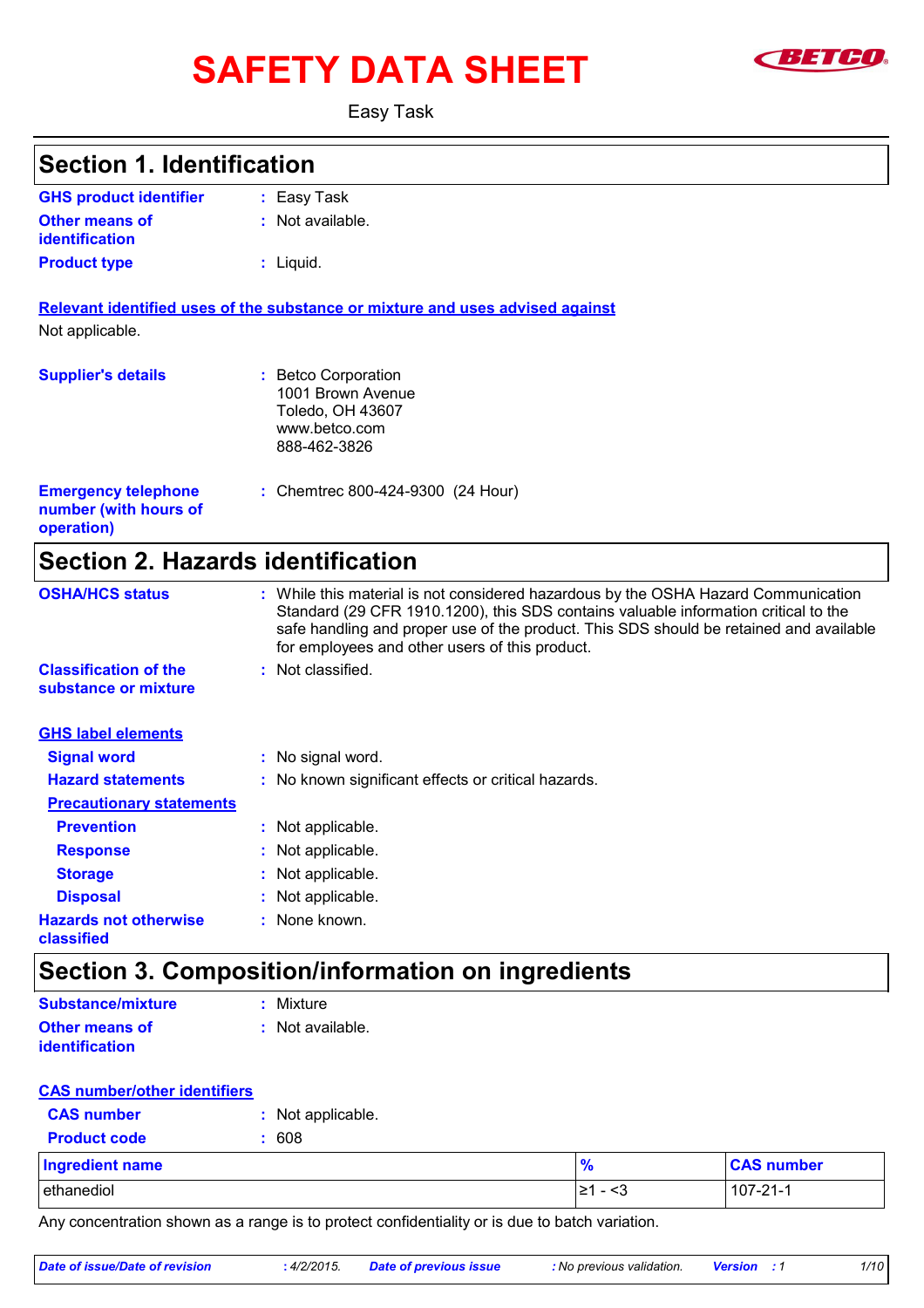### **Section 3. Composition/information on ingredients**

**There are no additional ingredients present which, within the current knowledge of the supplier and in the concentrations applicable, are classified as hazardous to health or the environment and hence require reporting in this section.**

**Occupational exposure limits, if available, are listed in Section 8.**

### **Section 4. First aid measures**

| <b>Description of necessary first aid measures</b> |                                                                                                                                                                                                                                                                                                                                                        |  |
|----------------------------------------------------|--------------------------------------------------------------------------------------------------------------------------------------------------------------------------------------------------------------------------------------------------------------------------------------------------------------------------------------------------------|--|
| <b>Eye contact</b>                                 | : Immediately flush eyes with plenty of water, occasionally lifting the upper and lower<br>eyelids. Check for and remove any contact lenses. Get medical attention if irritation<br>occurs.                                                                                                                                                            |  |
| <b>Inhalation</b>                                  | : Remove victim to fresh air and keep at rest in a position comfortable for breathing. Get<br>medical attention if symptoms occur.                                                                                                                                                                                                                     |  |
| <b>Skin contact</b>                                | : Flush contaminated skin with plenty of water. Remove contaminated clothing and<br>shoes. Get medical attention if symptoms occur.                                                                                                                                                                                                                    |  |
| <b>Ingestion</b>                                   | : Wash out mouth with water. Remove victim to fresh air and keep at rest in a position<br>comfortable for breathing. If material has been swallowed and the exposed person is<br>conscious, give small quantities of water to drink. Do not induce vomiting unless<br>directed to do so by medical personnel. Get medical attention if symptoms occur. |  |

#### **Most important symptoms/effects, acute and delayed**

| <b>Potential acute health effects</b> |                                                                                                                                |
|---------------------------------------|--------------------------------------------------------------------------------------------------------------------------------|
| <b>Eye contact</b>                    | : No known significant effects or critical hazards.                                                                            |
| <b>Inhalation</b>                     | : No known significant effects or critical hazards.                                                                            |
| <b>Skin contact</b>                   | : No known significant effects or critical hazards.                                                                            |
| <b>Ingestion</b>                      | : No known significant effects or critical hazards.                                                                            |
| <b>Over-exposure signs/symptoms</b>   |                                                                                                                                |
| Eye contact                           | : No specific data.                                                                                                            |
| <b>Inhalation</b>                     | : No specific data.                                                                                                            |
| <b>Skin contact</b>                   | : No specific data.                                                                                                            |
| <b>Ingestion</b>                      | : No specific data.                                                                                                            |
|                                       | <u>Indication of immediate medical attention and special treatment needed, if necessary</u>                                    |
| <b>Notes to physician</b>             | : Treat symptomatically. Contact poison treatment specialist immediately if large<br>quantities have been ingested or inhaled. |
| <b>Specific treatments</b>            | : No specific treatment.                                                                                                       |

**See toxicological information (Section 11)**

### **Section 5. Fire-fighting measures**

| <b>Extinguishing media</b>                           |                                                                                                  |
|------------------------------------------------------|--------------------------------------------------------------------------------------------------|
| <b>Suitable extinguishing</b><br>media               | : Use an extinguishing agent suitable for the surrounding fire.                                  |
| <b>Unsuitable extinguishing</b><br>media             | $:$ None known.                                                                                  |
| <b>Specific hazards arising</b><br>from the chemical | : In a fire or if heated, a pressure increase will occur and the container may burst.            |
| <b>Hazardous thermal</b><br>decomposition products   | Decomposition products may include the following materials:<br>carbon dioxide<br>carbon monoxide |
|                                                      |                                                                                                  |

**Protection of first-aiders** : No action shall be taken involving any personal risk or without suitable training.

*Date of issue/Date of revision* **:** *4/2/2015. Date of previous issue : No previous validation. Version : 1 2/10*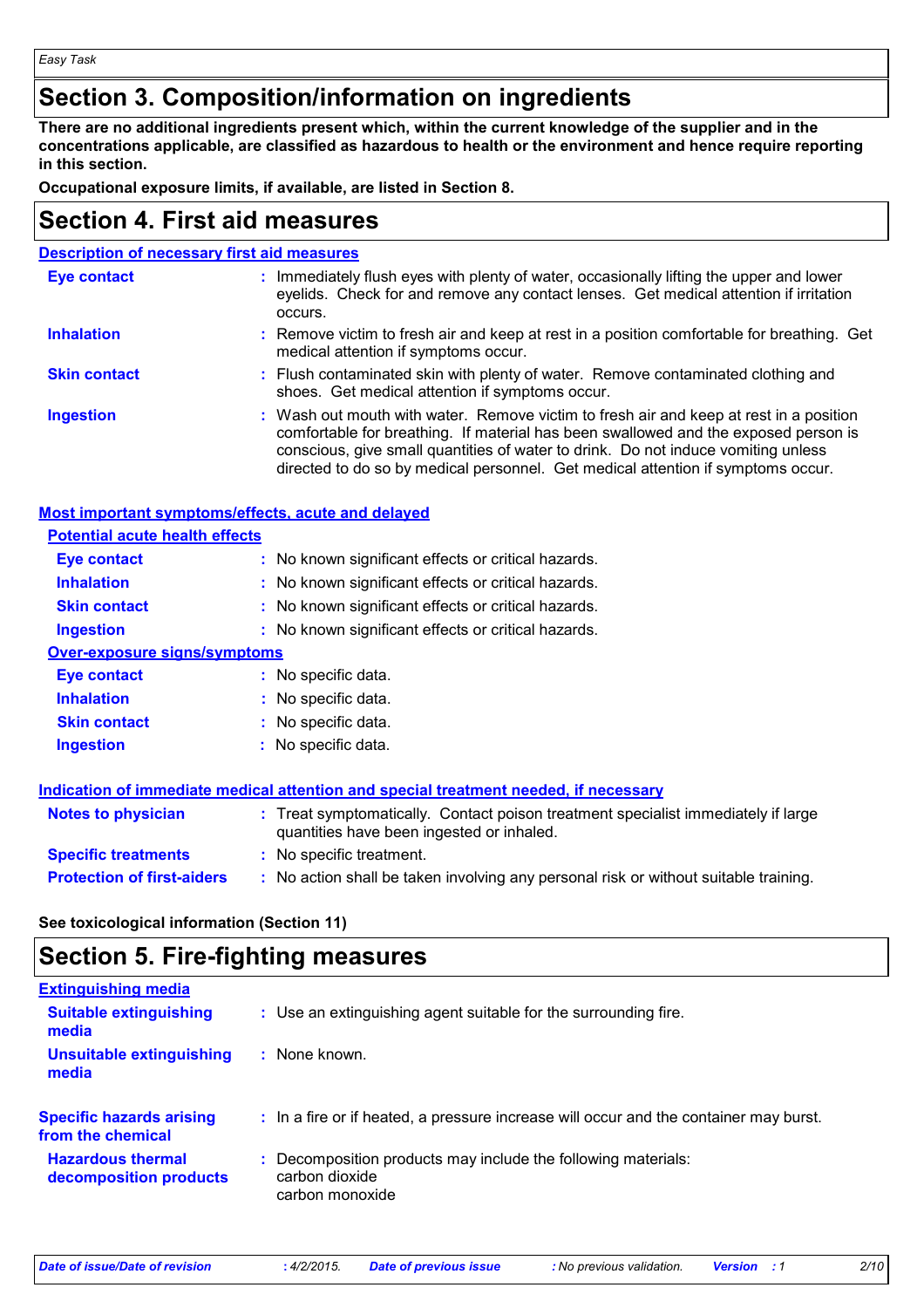### **Section 5. Fire-fighting measures**

| <b>Special protective actions</b><br>for fire-fighters | : Promptly isolate the scene by removing all persons from the vicinity of the incident if<br>there is a fire. No action shall be taken involving any personal risk or without suitable<br>training. |
|--------------------------------------------------------|-----------------------------------------------------------------------------------------------------------------------------------------------------------------------------------------------------|
| <b>Special protective</b>                              | : Fire-fighters should wear appropriate protective equipment and self-contained breathing                                                                                                           |
| equipment for fire-fighters                            | apparatus (SCBA) with a full face-piece operated in positive pressure mode.                                                                                                                         |

## **Section 6. Accidental release measures**

#### **Environmental precautions Personal precautions, protective equipment and emergency procedures** : Stop leak if without risk. Move containers from spill area. Prevent entry into sewers, water courses, basements or confined areas. Wash spillages into an effluent treatment plant or proceed as follows. Contain and collect spillage with non-combustible, absorbent material e.g. sand, earth, vermiculite or diatomaceous earth and place in container for disposal according to local regulations (see Section 13). Dispose of via a licensed waste disposal contractor. Note: see Section 1 for emergency contact information and Section 13 for waste disposal. **:** Avoid dispersal of spilled material and runoff and contact with soil, waterways, drains **:** No action shall be taken involving any personal risk or without suitable training. Evacuate surrounding areas. Keep unnecessary and unprotected personnel from entering. Do not touch or walk through spilled material. Put on appropriate personal protective equipment. and sewers. Inform the relevant authorities if the product has caused environmental pollution (sewers, waterways, soil or air). **Large spill :** Stop leak if without risk. Move containers from spill area. Dilute with water and mop up if water-soluble. Alternatively, or if water-insoluble, absorb with an inert dry material and place in an appropriate waste disposal container. Dispose of via a licensed waste disposal contractor. **Small spill : Methods and materials for containment and cleaning up For non-emergency personnel For emergency responders** : If specialised clothing is required to deal with the spillage, take note of any information in Section 8 on suitable and unsuitable materials. See also the information in "For nonemergency personnel".

### **Section 7. Handling and storage**

#### **Precautions for safe handling**

| <b>Protective measures</b><br><b>Advice on general</b><br>occupational hygiene | : Put on appropriate personal protective equipment (see Section 8).<br>Eating, drinking and smoking should be prohibited in areas where this material is<br>handled, stored and processed. Workers should wash hands and face before eating,<br>drinking and smoking. Remove contaminated clothing and protective equipment before<br>entering eating areas. See also Section 8 for additional information on hygiene<br>measures.                                                                          |
|--------------------------------------------------------------------------------|-------------------------------------------------------------------------------------------------------------------------------------------------------------------------------------------------------------------------------------------------------------------------------------------------------------------------------------------------------------------------------------------------------------------------------------------------------------------------------------------------------------|
| <b>Conditions for safe storage,</b><br>including any<br>incompatibilities      | Store in accordance with local regulations. Store in original container protected from<br>direct sunlight in a dry, cool and well-ventilated area, away from incompatible materials<br>(see Section 10) and food and drink. Keep container tightly closed and sealed until<br>ready for use. Containers that have been opened must be carefully resealed and kept<br>upright to prevent leakage. Do not store in unlabeled containers. Use appropriate<br>containment to avoid environmental contamination. |

### **Section 8. Exposure controls/personal protection**

### **Control parameters**

**Occupational exposure limits**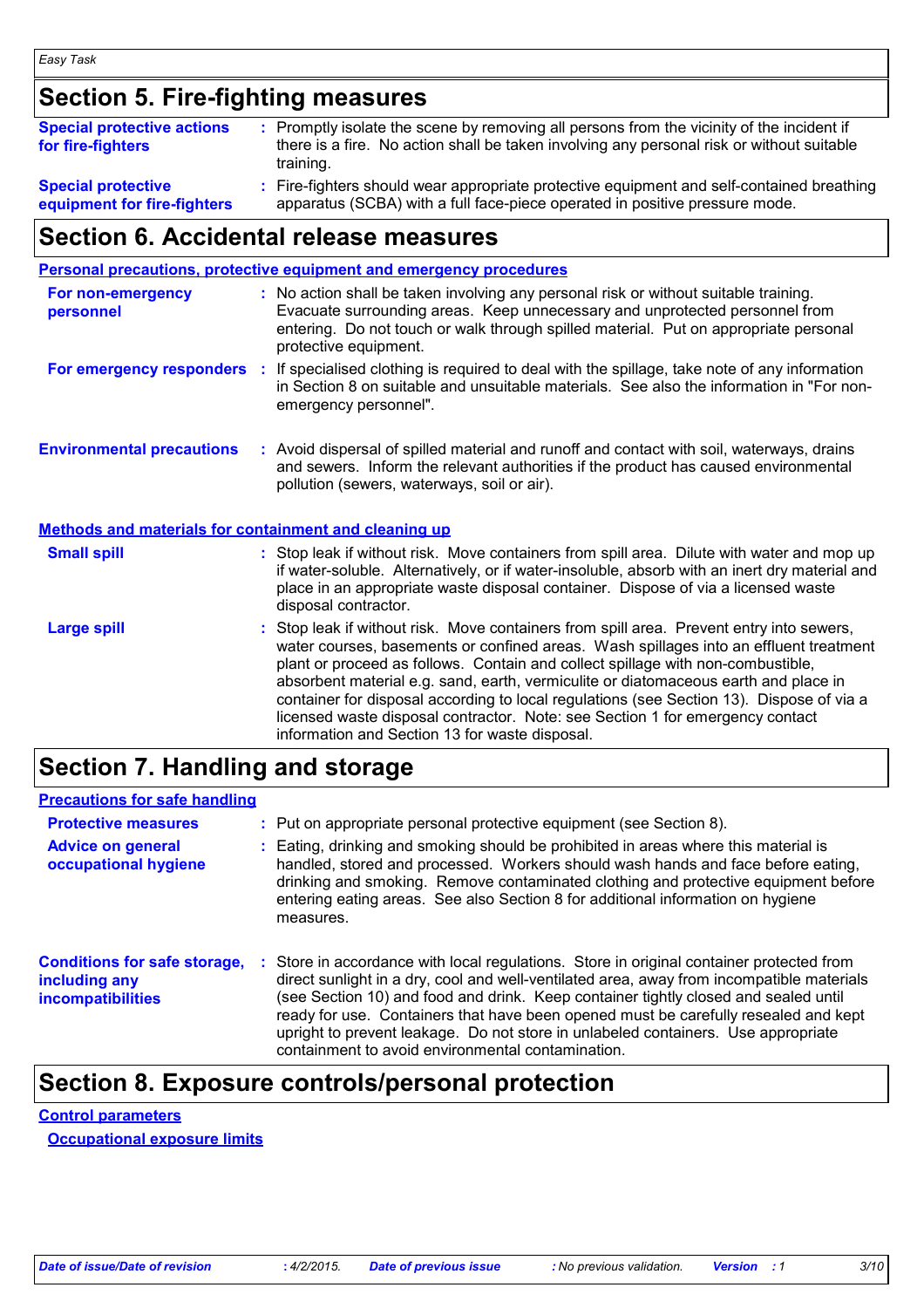## **Section 8. Exposure controls/personal protection**

| <b>Ingredient name</b>                            | <b>Exposure limits</b>                                                                                                                                                                                                                                                                                                                                                                            |  |  |
|---------------------------------------------------|---------------------------------------------------------------------------------------------------------------------------------------------------------------------------------------------------------------------------------------------------------------------------------------------------------------------------------------------------------------------------------------------------|--|--|
| ethanediol                                        | OSHA PEL 1989 (United States, 3/1989).<br>CEIL: 50 ppm<br>CEIL: 125 mg/m <sup>3</sup><br>ACGIH TLV (United States, 4/2014).<br>C: 100 mg/m <sup>3</sup> Form: Aerosol                                                                                                                                                                                                                             |  |  |
| <b>Appropriate engineering</b><br><b>controls</b> | : Good general ventilation should be sufficient to control worker exposure to airborne<br>contaminants.                                                                                                                                                                                                                                                                                           |  |  |
| <b>Environmental exposure</b><br><b>controls</b>  | : Emissions from ventilation or work process equipment should be checked to ensure<br>they comply with the requirements of environmental protection legislation. In some<br>cases, fume scrubbers, filters or engineering modifications to the process equipment<br>will be necessary to reduce emissions to acceptable levels.                                                                   |  |  |
| <b>Individual protection measures</b>             |                                                                                                                                                                                                                                                                                                                                                                                                   |  |  |
| <b>Hygiene measures</b>                           | : Wash hands, forearms and face thoroughly after handling chemical products, before<br>eating, smoking and using the lavatory and at the end of the working period.<br>Appropriate techniques should be used to remove potentially contaminated clothing.<br>Wash contaminated clothing before reusing. Ensure that eyewash stations and safety<br>showers are close to the workstation location. |  |  |
| <b>Eye/face protection</b>                        | Safety eyewear complying with an approved standard should be used when a risk<br>assessment indicates this is necessary to avoid exposure to liquid splashes, mists,<br>gases or dusts. If contact is possible, the following protection should be worn, unless<br>the assessment indicates a higher degree of protection: safety glasses with side-<br>shields.                                  |  |  |
| <b>Skin protection</b>                            |                                                                                                                                                                                                                                                                                                                                                                                                   |  |  |
| <b>Hand protection</b>                            | : Chemical-resistant, impervious gloves complying with an approved standard should be<br>worn at all times when handling chemical products if a risk assessment indicates this is<br>necessary.                                                                                                                                                                                                   |  |  |
| <b>Body protection</b>                            | : Personal protective equipment for the body should be selected based on the task being<br>performed and the risks involved and should be approved by a specialist before<br>handling this product.                                                                                                                                                                                               |  |  |
| <b>Other skin protection</b>                      | : Appropriate footwear and any additional skin protection measures should be selected<br>based on the task being performed and the risks involved and should be approved by a<br>specialist before handling this product.                                                                                                                                                                         |  |  |
| <b>Respiratory protection</b>                     | : Use a properly fitted, air-purifying or air-fed respirator complying with an approved<br>standard if a risk assessment indicates this is necessary. Respirator selection must be<br>based on known or anticipated exposure levels, the hazards of the product and the safe<br>working limits of the selected respirator.                                                                        |  |  |

| <b>Appearance</b>                               |                                                                      |
|-------------------------------------------------|----------------------------------------------------------------------|
| <b>Physical state</b>                           | $:$ Liquid.                                                          |
| <b>Color</b>                                    | $:$ Green.                                                           |
| <b>Odor</b>                                     | $:$ Fruity.                                                          |
| <b>Odor threshold</b>                           | $\therefore$ Not available.                                          |
| pH                                              | : 8 to 9.5                                                           |
| <b>Melting point</b>                            | $:$ Not available.                                                   |
| <b>Boiling point</b>                            | $:$ Not available.                                                   |
| <b>Flash point</b>                              | : Closed cup: Not applicable. [Product does not sustain combustion.] |
| <b>Evaporation rate</b>                         | $:$ Not available.                                                   |
| <b>Flammability (solid, gas)</b>                | $:$ Not available.                                                   |
| Lower and upper explosive<br>(flammable) limits | : Not available.                                                     |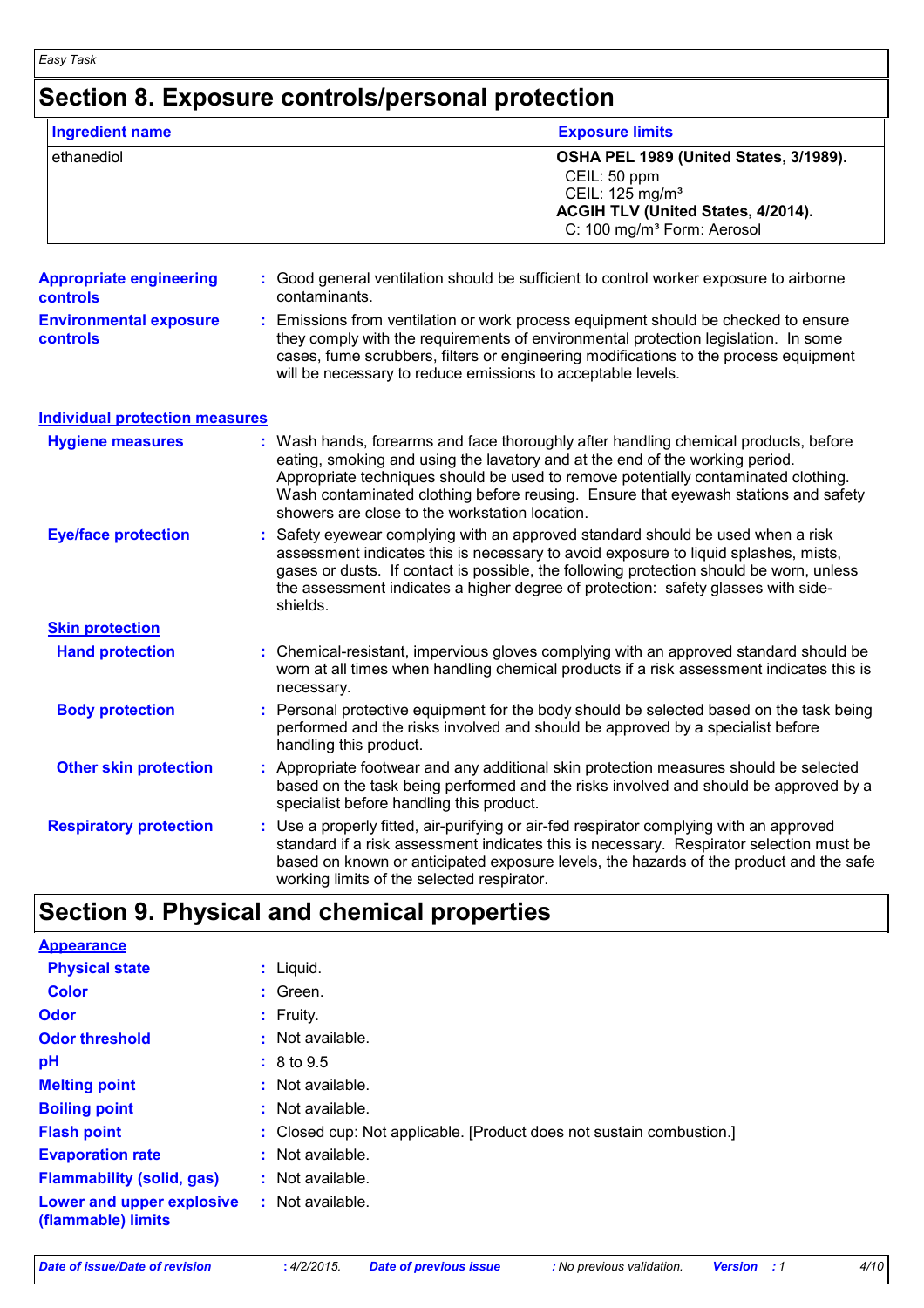### **Section 9. Physical and chemical properties**

| <b>Vapor pressure</b>                             |   | : Not available.                                                       |
|---------------------------------------------------|---|------------------------------------------------------------------------|
| <b>Vapor density</b>                              |   | : Not available.                                                       |
| <b>Relative density</b>                           |   | : 0.9925                                                               |
| <b>Solubility</b>                                 |   | : Easily soluble in the following materials: cold water and hot water. |
| <b>Partition coefficient: n-</b><br>octanol/water |   | $:$ Not available.                                                     |
| <b>Auto-ignition temperature</b>                  |   | $:$ Not available.                                                     |
| <b>Decomposition temperature</b>                  | ÷ | Not available.                                                         |
| <b>Viscosity</b>                                  |   | $:$ Not available.                                                     |

### **Section 10. Stability and reactivity**

| <b>Reactivity</b>                            | : No specific test data related to reactivity available for this product or its ingredients.              |
|----------------------------------------------|-----------------------------------------------------------------------------------------------------------|
| <b>Chemical stability</b>                    | : The product is stable.                                                                                  |
| <b>Possibility of hazardous</b><br>reactions | : Under normal conditions of storage and use, hazardous reactions will not occur.                         |
| <b>Conditions to avoid</b>                   | : No specific data.                                                                                       |
| <b>Incompatible materials</b>                | : No specific data.                                                                                       |
| <b>Hazardous decomposition</b><br>products   | : Under normal conditions of storage and use, hazardous decomposition products should<br>not be produced. |

### **Section 11. Toxicological information**

#### **Information on toxicological effects**

**Acute toxicity**

| <b>Product/ingredient name</b> | <b>Result</b> | <b>Species</b> | <b>Dose</b> | <b>Exposure</b> |
|--------------------------------|---------------|----------------|-------------|-----------------|
| ethanediol                     | LD50 Oral     | Rat            | 4700 mg/kg  |                 |

### **Irritation/Corrosion**

| <b>Product/ingredient name</b> | <b>Result</b>            | <b>Species</b> | <b>Score</b> | <b>Exposure</b>            | <b>Observation</b>       |
|--------------------------------|--------------------------|----------------|--------------|----------------------------|--------------------------|
| lethanediol                    | Eyes - Mild irritant     | Rabbit         |              | 24 hours 500<br>milligrams |                          |
|                                | Eyes - Mild irritant     | Rabbit         |              | 1 hours 100<br>milligrams  | $\overline{\phantom{0}}$ |
|                                | Eyes - Moderate irritant | Rabbit         |              | 6 hours 1440<br>milligrams |                          |
|                                | Skin - Mild irritant     | Rabbit         |              | 555<br>milligrams          | -                        |

#### **Sensitization**

Not available.

#### **Mutagenicity**

Not available.

#### **Carcinogenicity**

Not available.

#### **Reproductive toxicity**

Not available.

#### **Teratogenicity**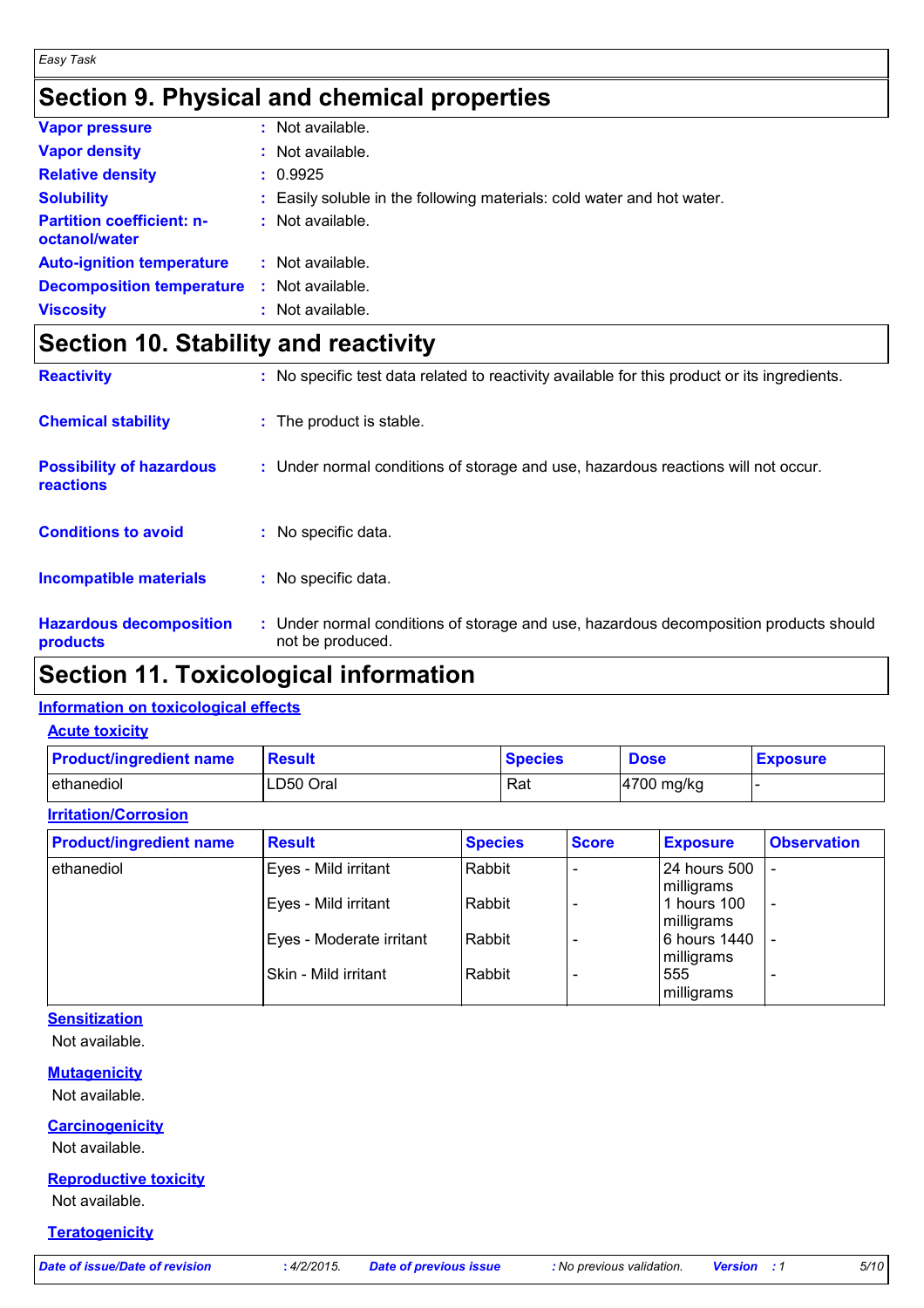### **Section 11. Toxicological information**

Not available.

|  |  |  | Specific target organ toxicity (single exposure) |
|--|--|--|--------------------------------------------------|
|--|--|--|--------------------------------------------------|

Not available.

#### **Specific target organ toxicity (repeated exposure)**

Not available.

#### **Aspiration hazard**

Not available.

| Information on the likely<br>routes of exposure | : Routes of entry anticipated: Oral.<br>Routes of entry not anticipated: Dermal, Inhalation. |
|-------------------------------------------------|----------------------------------------------------------------------------------------------|
| <b>Potential acute health effects</b>           |                                                                                              |
| <b>Eye contact</b>                              | : No known significant effects or critical hazards.                                          |
| <b>Inhalation</b>                               | : No known significant effects or critical hazards.                                          |
| <b>Skin contact</b>                             | : No known significant effects or critical hazards.                                          |
| <b>Ingestion</b>                                | : No known significant effects or critical hazards.                                          |

| <u>Symptoms related to the physical, chemical and toxicological characteristics </u> |
|--------------------------------------------------------------------------------------|
|--------------------------------------------------------------------------------------|

| <b>Eye contact</b>  | : No specific data. |
|---------------------|---------------------|
| <b>Inhalation</b>   | : No specific data. |
| <b>Skin contact</b> | : No specific data. |
| <b>Ingestion</b>    | : No specific data. |

#### Not available. **General :** No known significant effects or critical hazards. **Carcinogenicity** : No known significant effects or critical hazards. **Mutagenicity :** No known significant effects or critical hazards. **Teratogenicity** : No known significant effects or critical hazards. **Developmental effects :** No known significant effects or critical hazards. **Potential chronic health effects Delayed and immediate effects and also chronic effects from short and long term exposure Potential immediate effects :** Not available. **Short term exposure Potential delayed effects :** Not available. **Potential immediate effects :** Not available. **Long term exposure Potential delayed effects :** Not available.

### **Numerical measures of toxicity**

#### **Acute toxicity estimates**

| Route       | <b>ATE value</b> |
|-------------|------------------|
| <b>Oral</b> | 239795.9 mg/kg   |

**Fertility effects :** No known significant effects or critical hazards.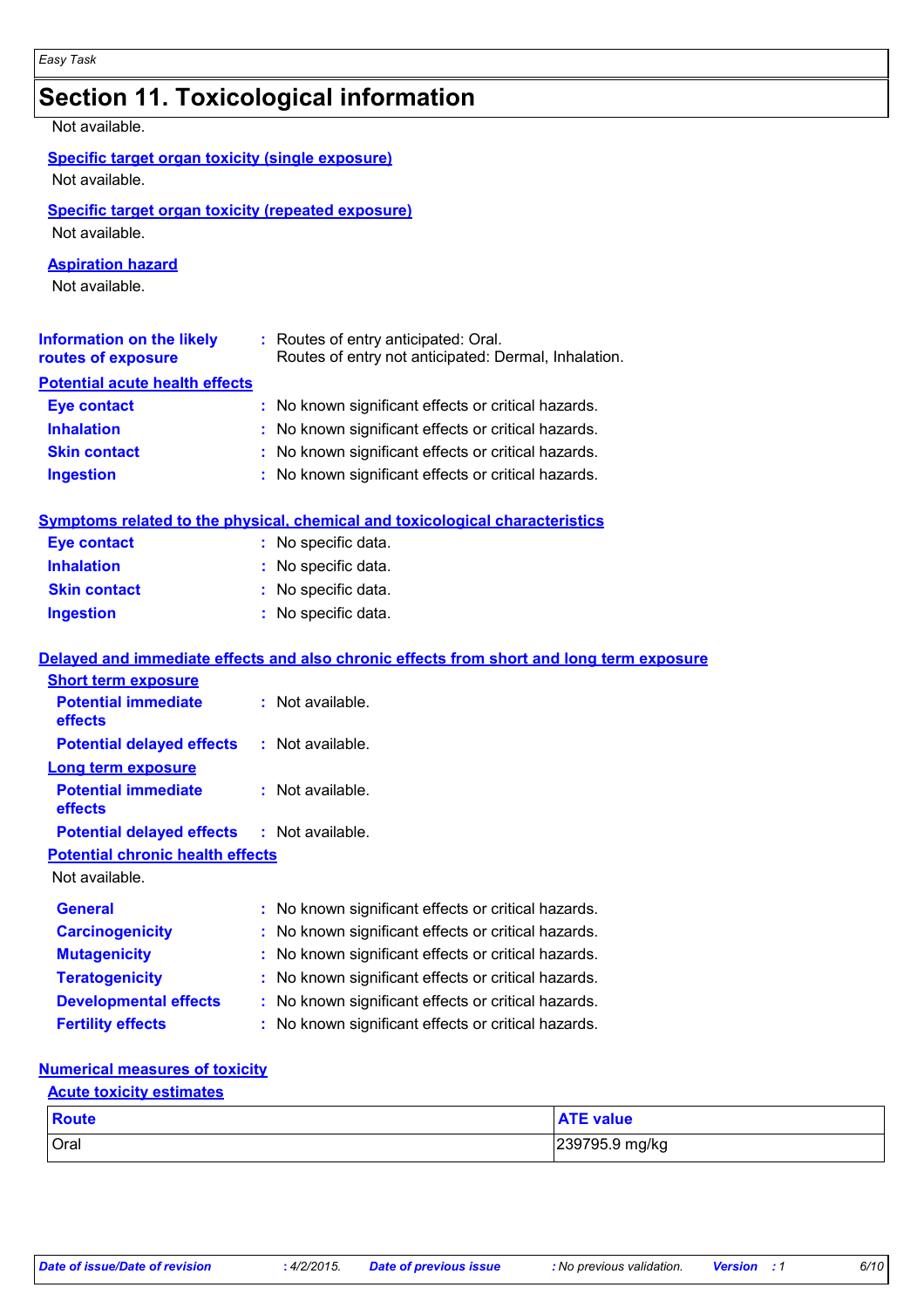### **Section 12. Ecological information**

| <b>Toxicity</b>                |                                                                    |                                               |                 |  |
|--------------------------------|--------------------------------------------------------------------|-----------------------------------------------|-----------------|--|
| <b>Product/ingredient name</b> | <b>Result</b>                                                      | <b>Species</b>                                | <b>Exposure</b> |  |
| ethanediol                     | Acute LC50 6900000 µg/l Fresh water                                | Crustaceans - Ceriodaphnia<br>dubia - Neonate | 48 hours        |  |
|                                | Acute LC50 41000000 µg/l Fresh water                               | Daphnia - Daphnia magna -<br>l Neonate        | 48 hours        |  |
|                                | Acute LC50 8050000 µg/l Fresh water                                | <b>Fish - Pimephales promelas</b>             | 96 hours        |  |
|                                | Chronic NOEC 11610000 µg/l Fresh<br>lwater                         | Daphnia - Ceriodaphnia dubia                  | 48 hours        |  |
|                                | Chronic NOEC 6090000 µg/l Fresh water   Fish - Pimephales promelas |                                               | 96 hours        |  |

#### **Persistence and degradability**

Not available.

#### **Bioaccumulative potential**

| <b>Product/ingredient name</b> | $LogPow$ | <b>BCF</b> | <b>Potential</b> |
|--------------------------------|----------|------------|------------------|
| ethanediol                     | $-1.36$  |            | low              |

| <b>Mobility in soil</b>                                       |                  |
|---------------------------------------------------------------|------------------|
| <b>Soil/water partition</b><br>coefficient (K <sub>oc</sub> ) | : Not available. |

**Other adverse effects** : No known significant effects or critical hazards.

### **Section 13. Disposal considerations**

The generation of waste should be avoided or minimized wherever possible. Disposal of this product, solutions and any by-products should at all times comply with the requirements of environmental protection and waste disposal legislation and any regional local authority requirements. Dispose of surplus and non-recyclable products via a licensed waste disposal contractor. Waste should not be disposed of untreated to the sewer unless fully compliant with the requirements of all authorities with jurisdiction. Waste packaging should be recycled. Incineration or landfill should only be considered when recycling is not feasible. This material and its container must be disposed of in a safe way. Empty containers or liners may retain some product residues. Avoid dispersal of spilled material and runoff and contact with soil, waterways, drains and sewers. **Disposal methods :**

### **Section 14. Transport information**

|                                      | <b>DOT</b><br><b>Classification</b> | <b>TDG</b><br><b>Classification</b> | <b>Mexico</b><br><b>Classification</b> | <b>ADR/RID</b> | <b>IMDG</b>    | <b>IATA</b>    |
|--------------------------------------|-------------------------------------|-------------------------------------|----------------------------------------|----------------|----------------|----------------|
| <b>UN number</b>                     | Not regulated.                      | Not regulated.                      | Not regulated.                         | Not regulated. | Not regulated. | Not regulated. |
| <b>UN proper</b><br>shipping name    |                                     |                                     |                                        |                |                |                |
| <b>Transport</b><br>hazard class(es) |                                     |                                     |                                        |                |                |                |
| <b>Packing group</b>                 |                                     |                                     |                                        |                |                | -              |
| <b>Environmental</b><br>hazards      | No.                                 | No.                                 | No.                                    | No.            | No.            | No.            |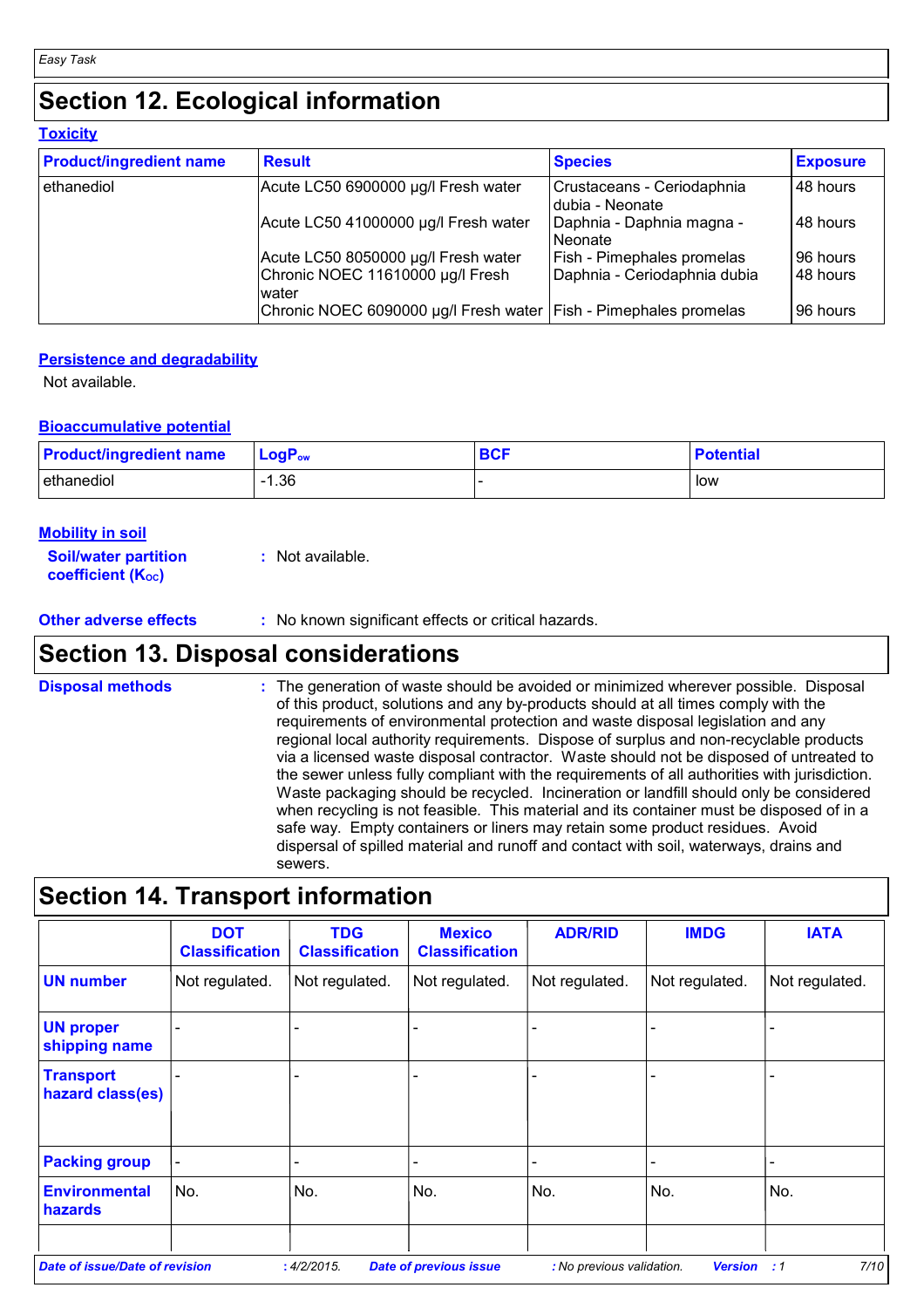| Easy Task                                |  |  |  |  |  |  |  |
|------------------------------------------|--|--|--|--|--|--|--|
| <b>Section 14. Transport information</b> |  |  |  |  |  |  |  |
| <b>Additional</b><br><b>linformation</b> |  |  |  |  |  |  |  |

**Special precautions for user Transport within user's premises:** always transport in closed containers that are **:** upright and secure. Ensure that persons transporting the product know what to do in the event of an accident or spillage.

**Transport in bulk according :** Not available. **to Annex II of MARPOL 73/78 and the IBC Code**

### **Section 15. Regulatory information**

| <b>U.S. Federal regulations</b>                                                   | : TSCA 8(a) CDR Exempt/Partial exemption: Not determined                                                                                                                 |
|-----------------------------------------------------------------------------------|--------------------------------------------------------------------------------------------------------------------------------------------------------------------------|
|                                                                                   | Not determined.                                                                                                                                                          |
|                                                                                   | Clean Water Act (CWA) 307: trisodium tris [5,6-dihydro-5-(hydroxyimino)<br>-6-oxonaphthalene-2-sulphonato(2-)-N5,O6]ferrate(3-)                                          |
|                                                                                   | Clean Water Act (CWA) 311: Formaldehyde, solution; sodium hydroxide; trisodium tris<br>[5,6-dihydro-5-(hydroxyimino)-6-oxonaphthalene-2-sulphonato(2-)-N5,O6]ferrate(3-) |
| <b>Clean Air Act Section 112</b><br>(b) Hazardous Air<br><b>Pollutants (HAPS)</b> | : Listed                                                                                                                                                                 |
| <b>Clean Air Act Section 602</b><br><b>Class I Substances</b>                     | : Not listed                                                                                                                                                             |
| <b>Clean Air Act Section 602</b><br><b>Class II Substances</b>                    | : Not listed                                                                                                                                                             |
| <b>DEA List I Chemicals</b><br>(Precursor Chemicals)                              | : Not listed                                                                                                                                                             |
| <b>DEA List II Chemicals</b><br><b>(Essential Chemicals)</b>                      | : Not listed                                                                                                                                                             |
| <b>BABA BARIARA</b>                                                               |                                                                                                                                                                          |

#### **SARA 302/304**

#### **Composition/information on ingredients**

|                        |               |                  | <b>SARA 302 TPQ</b> |           | <b>SARA 304 RQ</b> |           |
|------------------------|---------------|------------------|---------------------|-----------|--------------------|-----------|
| <b>Name</b>            | $\frac{9}{6}$ | <b>EHS</b> (lbs) |                     | (gallons) | (lbs)              | (gallons) |
| Formaldehyde, solution | $<$ 0.        | Yes.             | 500                 | 73.9      | 100                | 14.8      |

**SARA 304 RQ :** 5333333.3 lbs / 2421333.3 kg [644482.2 gal / 2439630.6 L]

#### **SARA 311/312**

#### **Classification :** Not applicable.

#### **Composition/information on ingredients**

| <b>Name</b> | $\frac{9}{6}$ | <b>Fire</b> | <b>Sudden</b><br>hazard release of<br><b>pressure</b> | <b>Reactive</b> | <b>Immediate</b><br>(acute)<br>health<br>hazard | <b>Delayed</b><br>(chronic)<br>health<br>hazard |
|-------------|---------------|-------------|-------------------------------------------------------|-----------------|-------------------------------------------------|-------------------------------------------------|
| ethanediol  | $≥1 - 3$      | No.         | No.                                                   | No.             | Yes.                                            | No.                                             |

#### **SARA 313**

|                                           | <b>Product name</b> | <b>CAS number</b> | $\frac{9}{6}$     |
|-------------------------------------------|---------------------|-------------------|-------------------|
| <b>Form R - Reporting</b><br>requirements | ethanediol          | $107 - 21 - 1$    | $\geq 1 - \leq 3$ |
| <b>Supplier notification</b>              | ethanediol          | $107 - 21 - 1$    | l≥1 - <3          |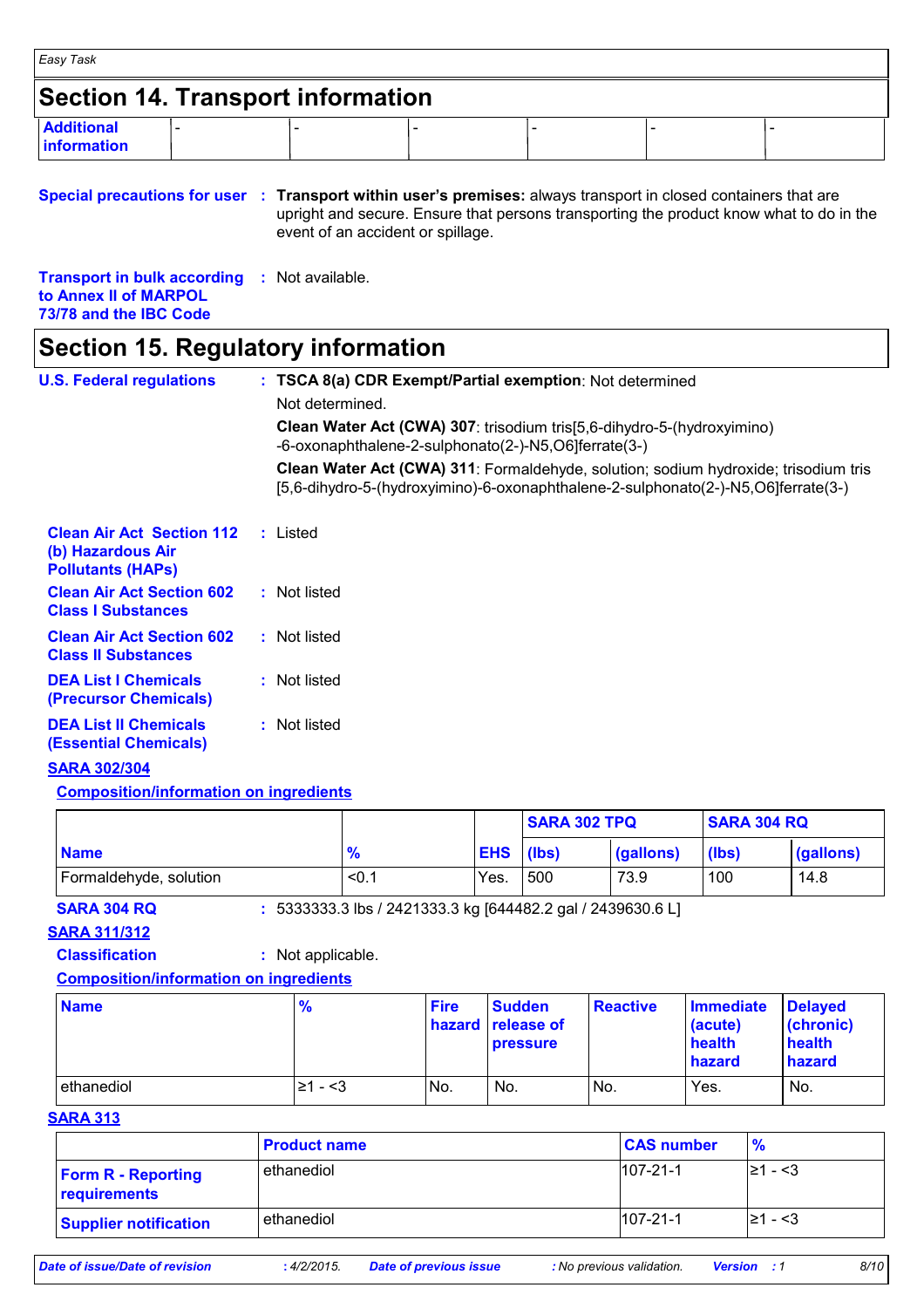### **Section 15. Regulatory information**

SARA 313 notifications must not be detached from the SDS and any copying and redistribution of the SDS shall include copying and redistribution of the notice attached to copies of the SDS subsequently redistributed.

#### **State regulations**

| <b>Massachusetts</b> | : The following components are listed: ETHYLENE GLYCOL                 |
|----------------------|------------------------------------------------------------------------|
| <b>New York</b>      | : The following components are listed: Ethylene glycol                 |
| <b>New Jersey</b>    | : The following components are listed: ETHYLENE GLYCOL; 1,2-ETHANEDIOL |
| <b>Pennsylvania</b>  | : The following components are listed: 1,2-ETHANEDIOL                  |

#### **California Prop. 65**

**WARNING:** This product contains less than 0.1% of a chemical known to the State of California to cause cancer.

| Ingredient name        | <b>Cancer</b> | Reproductive | No significant risk Maximum<br><b>level</b> | acceptable dosage<br><b>level</b> |
|------------------------|---------------|--------------|---------------------------------------------|-----------------------------------|
| Formaldehyde, solution | Yes.          | No.          | Yes.                                        | No.                               |

#### **International regulations**

#### **Chemical Weapon Convention List Schedules I, II & III Chemicals**

Not listed.

#### **Montreal Protocol (Annexes A, B, C, E)**

Not listed.

#### **Stockholm Convention on Persistent Organic Pollutants**

Not listed.

#### **Rotterdam Convention on Prior Inform Consent (PIC)**

Not listed.

#### **UNECE Aarhus Protocol on POPs and Heavy Metals**

Not listed.

#### **International lists**

| <b>Australia</b>         |    | Not determined.   |
|--------------------------|----|-------------------|
| Canada                   |    | : Not determined. |
| <b>China</b>             |    | Not determined.   |
| <b>Europe</b>            | t. | Not determined.   |
| <b>Japan</b>             |    | : Not determined. |
| <b>Malaysia</b>          |    | : Not determined. |
| <b>New Zealand</b>       |    | : Not determined. |
| <b>Philippines</b>       |    | : Not determined. |
| <b>Republic of Korea</b> | t. | Not determined.   |
| <b>Taiwan</b>            |    | : Not determined. |

### **Section 16. Other information**

#### **Hazardous Material Information System (U.S.A.)**